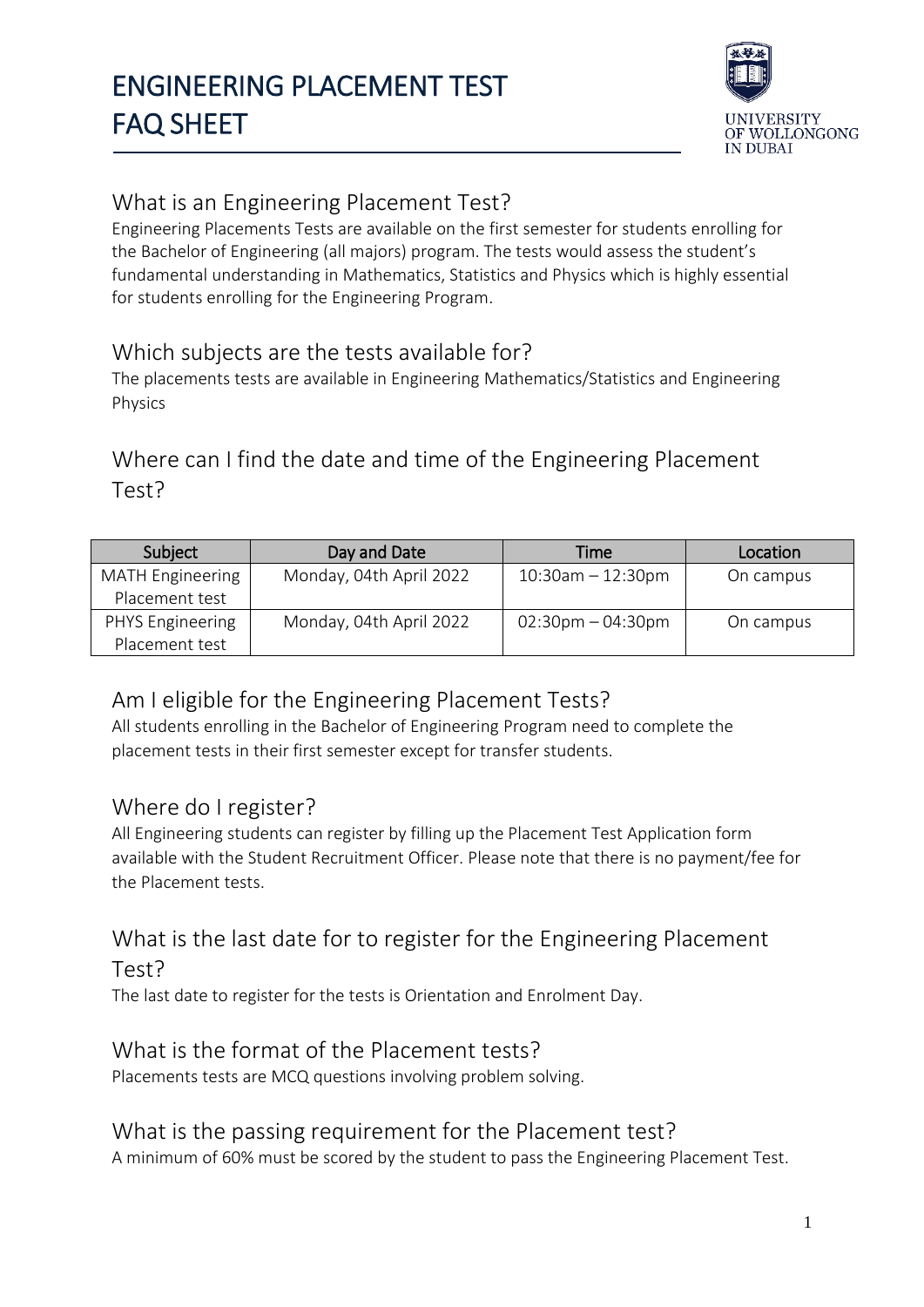

### What happens if I get 60% and above in the test?

Student would be allowed to continue with MATH141 and ENGG102 subjects on their first semester which are first year Mathematical and Physics related subjects in the BE Program. Students who do not pass the tests successfully would be recommended by the academic advisor to enrol in Foundation Program subjects which would help them strengthen their fundamentals further in the Engineering Program.

### \*\* Please note that Foundation Program subjects are additional subjects which are not a part of the BE Program but must be completed by students wherein recommended by the Program Directors.

### How will I be notified about my result?

You will receive a SOLSmail and email on your UOWmail regarding your placement test results. In case you do not receive them – please email us at [FEISAdminTeam@uowdubai.ac.ae](mailto:FEISAdminTeam@uowdubai.ac.ae)

### Do I need a calculator for Engineering Placement test?

Yes. Students can use the calculators for the Placement test while solving the questions.

### Whom do I contact for any academic inquiries regarding the Placement test at university?

You can email us at [FEISAdminTeam@uowdubai.ac.ae](mailto:FEISAdminTeam@uowdubai.ac.ae)

### ENGINEERING MATHEMATICS and STATISTICS SYLLABUS

### Linear Function

- Representation of Sets in Mathematics
- Relations and functions
- Properties of functions, Linear equations, Parallel and perpendicular lines
- Applications of linear equations

#### Quadratic equations

Applications of quadratic equations

#### Basic Algebra

- Piecewise functions
- Transformations of functions
- Algebra of functions, Inverse functions

#### Exponential Functions and Logarithmic functions

Application of Logarithmic and Exponential Functions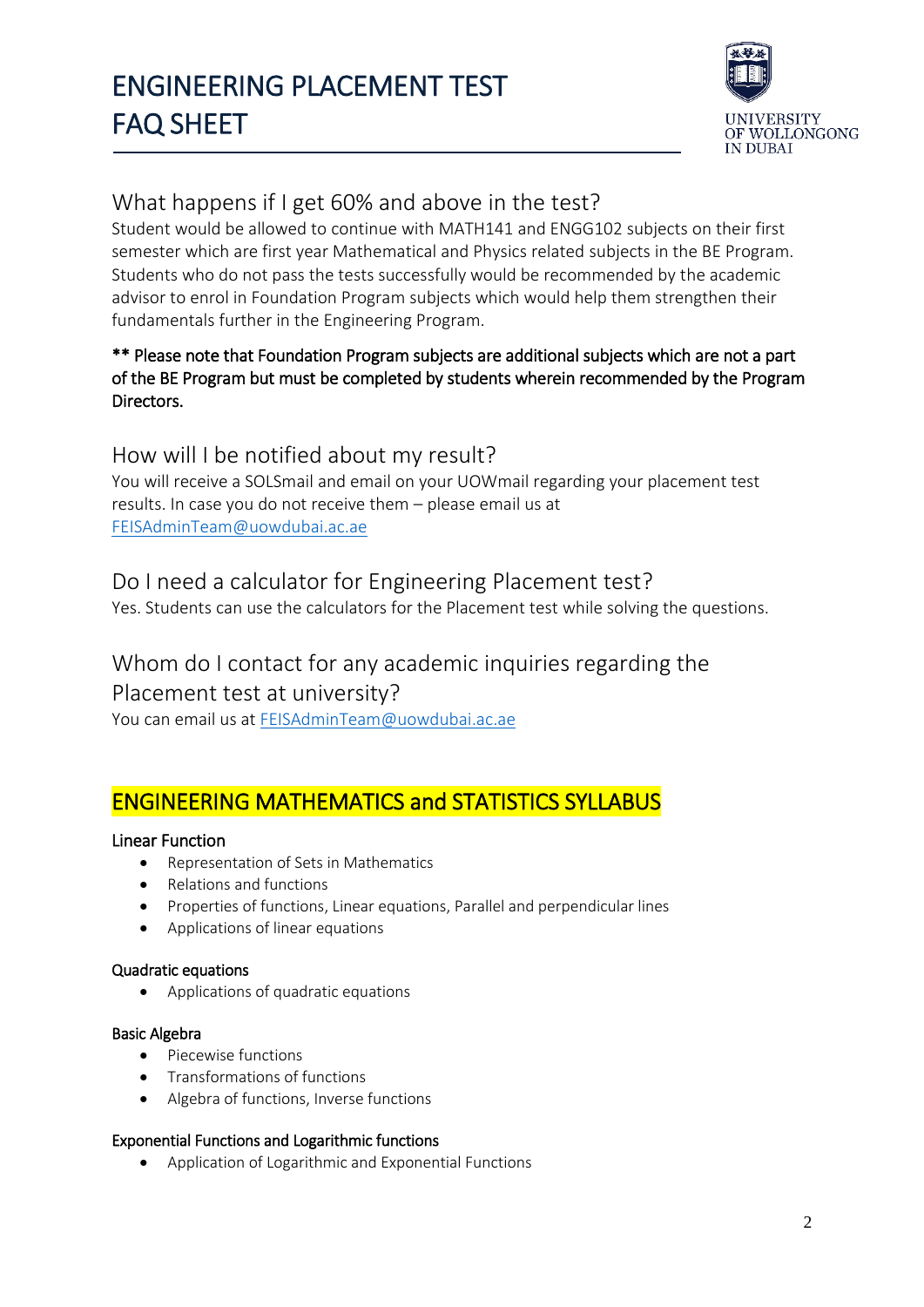

#### **Trigonometry**

- Angles and Their Measure
- Right Triangle Trigonometry
- Trigonometric Functions of Any Angle
- Graphs of Sine and Cosine Functions
- Graphs of Other Trigonometric Functions
- Using Fundamental Identities
- Verifying Trigonometric Identities
- Solving Trigonometric Equations
- Inverse Trigonometric functions

#### Introduction to Calculus

- Average rate of change of functions, secant and tangent lines
- Introduction to Limit of functions, Instantaneous rate of change of functions
- Introduction to Differentiation, Differentiation By First Principles and 'By Rule', The Power rule: Negative and Fractional Powers
- Introduction to Integration, Indefinite integrals using the power rule, Using the Fundamental Theorem s Calculus

#### Introduction to Statistics

- Measures of central tendency mean, median, mode.
- Measures of Spread range, interquartile range, variance, standard deviation.
- Introduction to probability and statistical distributions

#### Link to eBook 1 -

[https://www4.uowdubai.ac.ae/sites/default/files/documents/advanced\\_engineering2.pdf](https://www4.uowdubai.ac.ae/sites/default/files/documents/advanced_engineering2.pdf)

Link to eBook 2 - <https://uowd.box.com/s/tbjxk62r5h40aqbjofzdxiz6wz7vpihv>

### ENGINEERING PHYSICS SYLLABUS

#### Measurement and Experiment Techniques

- Units, Dimensions
- **•** Significant figures
- Uncertainties
- Graphs in physics

#### Motion in One Dimension

- Displacement, Velocity and Speed, Acceleration
- One dimensional motion with constant acceleration
- Free falling objects, Acceleration of Gravity
- Kinematics equations derived from calculus

#### Vectors